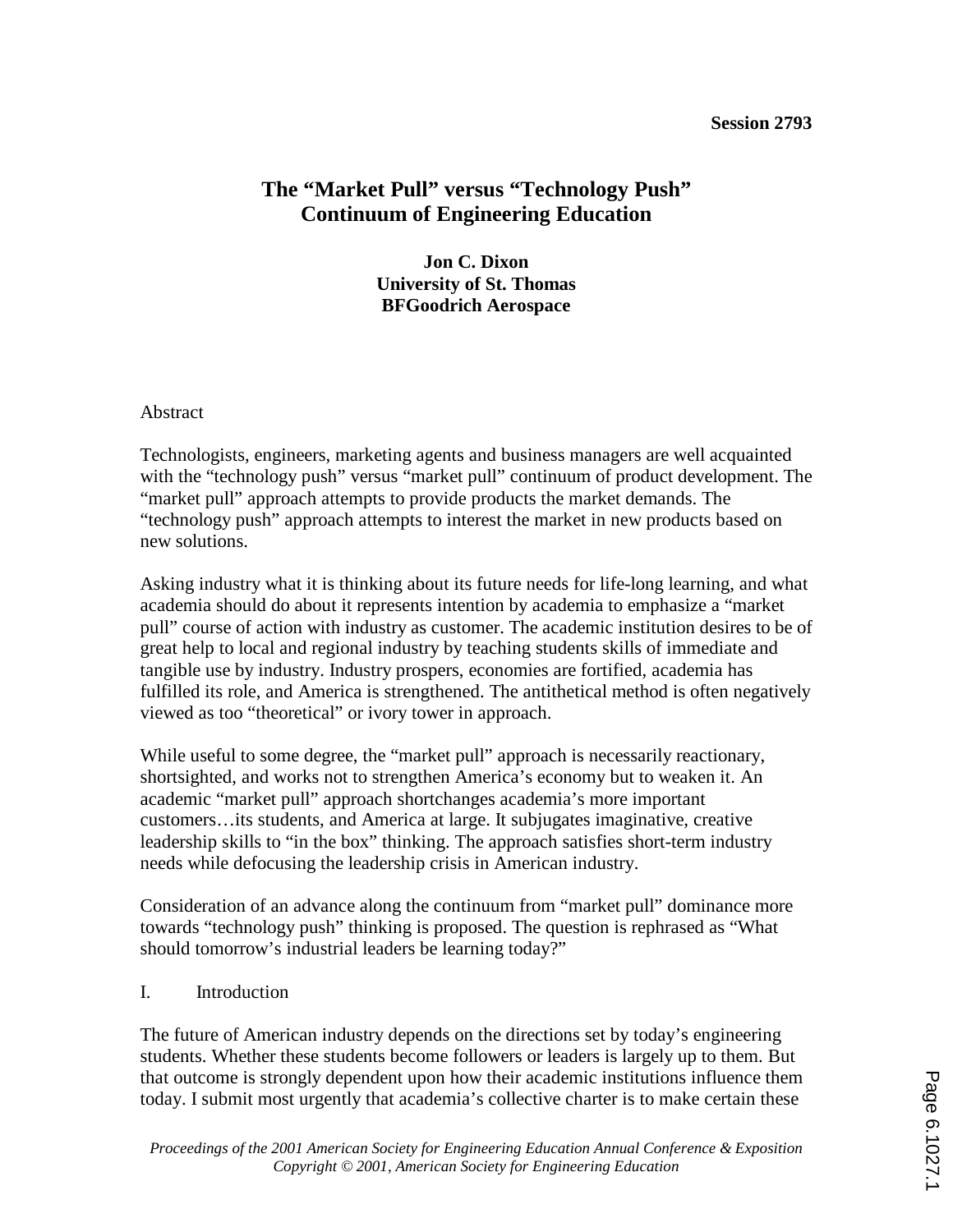students do not look back and understand their academies decided how to educate them by consulting micro-managed, closed system companies whose sole interests were profit.

Too heavy a reliance on industry input into engineering curricula can not improve engineering education. Such input will not encourage academia to nurture open systems leaders with critical thinking skills. Today's industry does not provide fertile soil for such creative individuals. Overemphasis on industry input will instead assure the production of interchangeable cogs called engineers whose lot in life will be working on poor products for micro-managers intent on profit at all costs.

I submit American industry today is in crisis. Everywhere we turn we witness claptrap products, a worsening of the American standard of living, reductions in employee benefits, corporate imperialism and ravenous thirst for profit above all else. This misguided and dangerous focus of American industry will, in the next two decades, be either affirmed or rejected by today's engineering students. There is too much at stake to ask the managers of today's industry what tomorrow's leaders should be learning.

If we are to wonder what and whom to ask about our engineering curricula, we should ask the question "What should tomorrow's industrial leaders be learning today?" We must ask this question of ourselves as educators.

## II. Defining the "Market Pull" versus "Technology Push" Continuum

One of industry's (and academia's) greatest challenges is to develop products customers want and will purchase. There exists a fine balance between providing just what the customer is known to want and what the producer believes is a far superior solution set. This balance represents a continuum, with development approaches known as "market pull" versus "technology push" respectively.

"Market pull" is a scenario in which the market demands a product (or service) type, or defines a problem, and producers respond by producing and delivering that product. Market desire is well calculated. The producer is in the business of delivering products intended to fill a market-defined niche. In short, market pull product development is based on a perception of what products or services the customer wants, with the customer having a large say in the direction of product development. The customer defines the solution and educates the producer.

"Technology push", in juxtaposition, is the scenario in which the producer, seeing an advantage to the consumer that the consumer does not see, creates a product type and also the demand for that product type. The producer is in the business of fulfilling functions for the consumer, and uses unique methods, technology or approaches to better fulfill the function in ways even the consumer may not initially recognize. The producer carefully learns and understands about customers' problems. In short, technology push product development is based on the belief that the supplier recognizes a market need even before the market does. (By technology push I do not mean proffering products simply because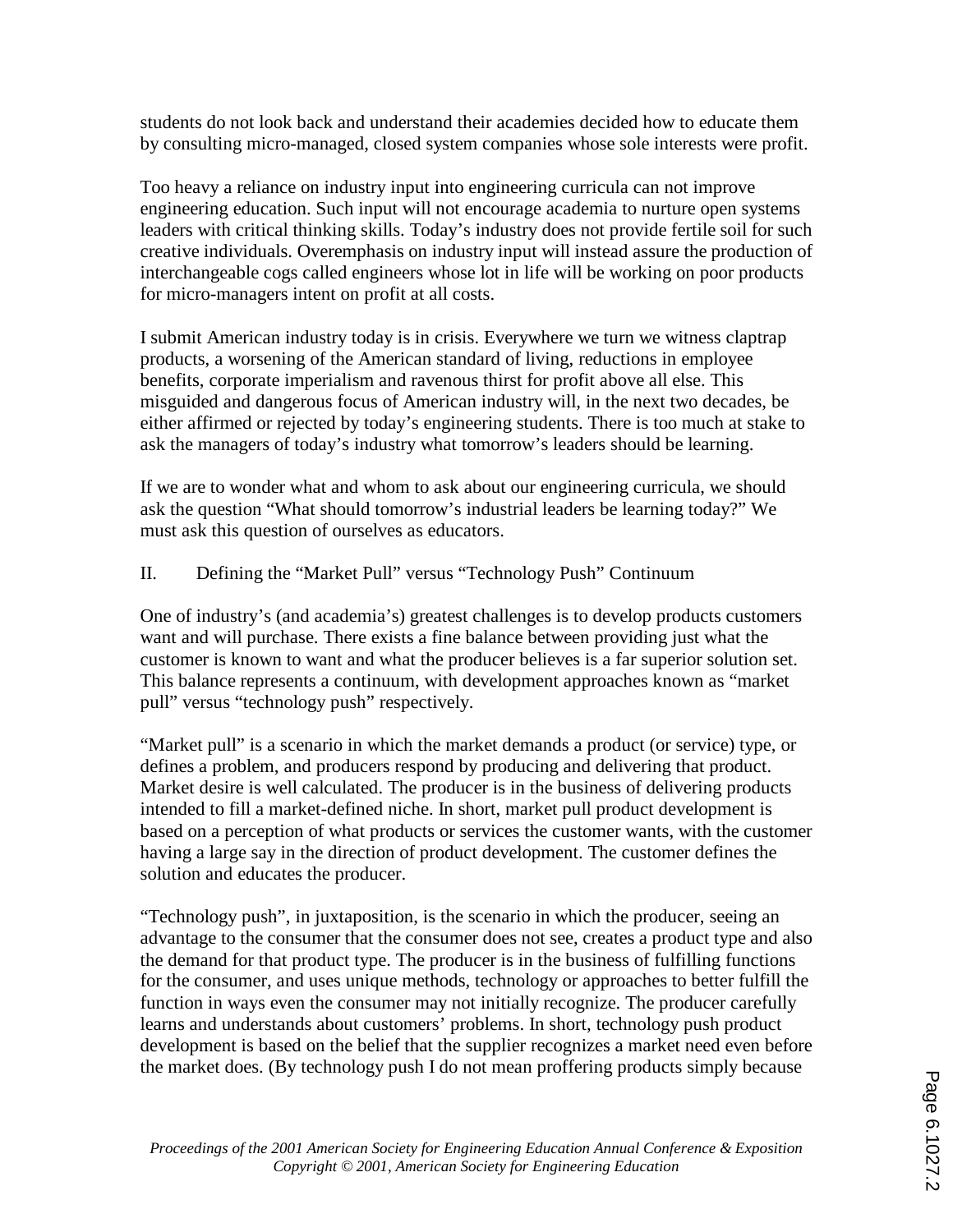the technology or method are capable of it. I do mean fulfilling functions better than do any other current methods.) The producer ultimately educates the customer.

To further our definition, it should be noted that there exists a difference between "product" and "function". A product is a specific physical embodiment or service that fulfills some function. The function is defined as that set of work requirements the product or service must perform for the customer. An automobile tire is a *product*. Its *function* is to transmit forces between the automobile and the pavement. Often more than one product may fulfill the same function. Bias ply and radial ply tires both serve this function, albeit the latter better than the former. The function of removing the cork from a wine bottle may be achieved by nearly countless methods and designs, ranging from the traditional corkscrew to air injection devices. Each represents a different product fulfilling a single function. What is critical to customers is *function*.

Products and services are developed most often somewhere between the extreme cases of pure market pull or pure technology push. Figure 1 illustrates the continuum.



Figure 1. The "market pull" versus "technology push" continuum.

In Figure 1, A) represents an extreme market pull approach to satisfying customers. B) represents the extreme technology push approach. Products assume a location on the continuum depending upon the market approach methodology used to create the product. Regions A) and B) represent extreme positions. The region denoted C) illustrates a bandwidth approach. This bandwidth may move left or right, be tighter or narrow for any given producer. Product offerings may be generally placed along the bandwidth, some representing more market pull emphasis, others more technology push. The center of region C) represents an average of the producer's offerings, and reflects its general philosophy towards new product development. The width of the band represents the producer's ability, willingness, or more likely culture, to approach new product development from different perspectives along the continuum. The width of the band also represents a certain inherent tension between the appeal of the two approaches. In this illustration, the more commonly held approach favoring the market pull end of the product development spectrum is illustrated.

Both ends of this spectrum are represented by characteristic ways of thinking and approaches to the market. These may be illustrated as in Chart 1.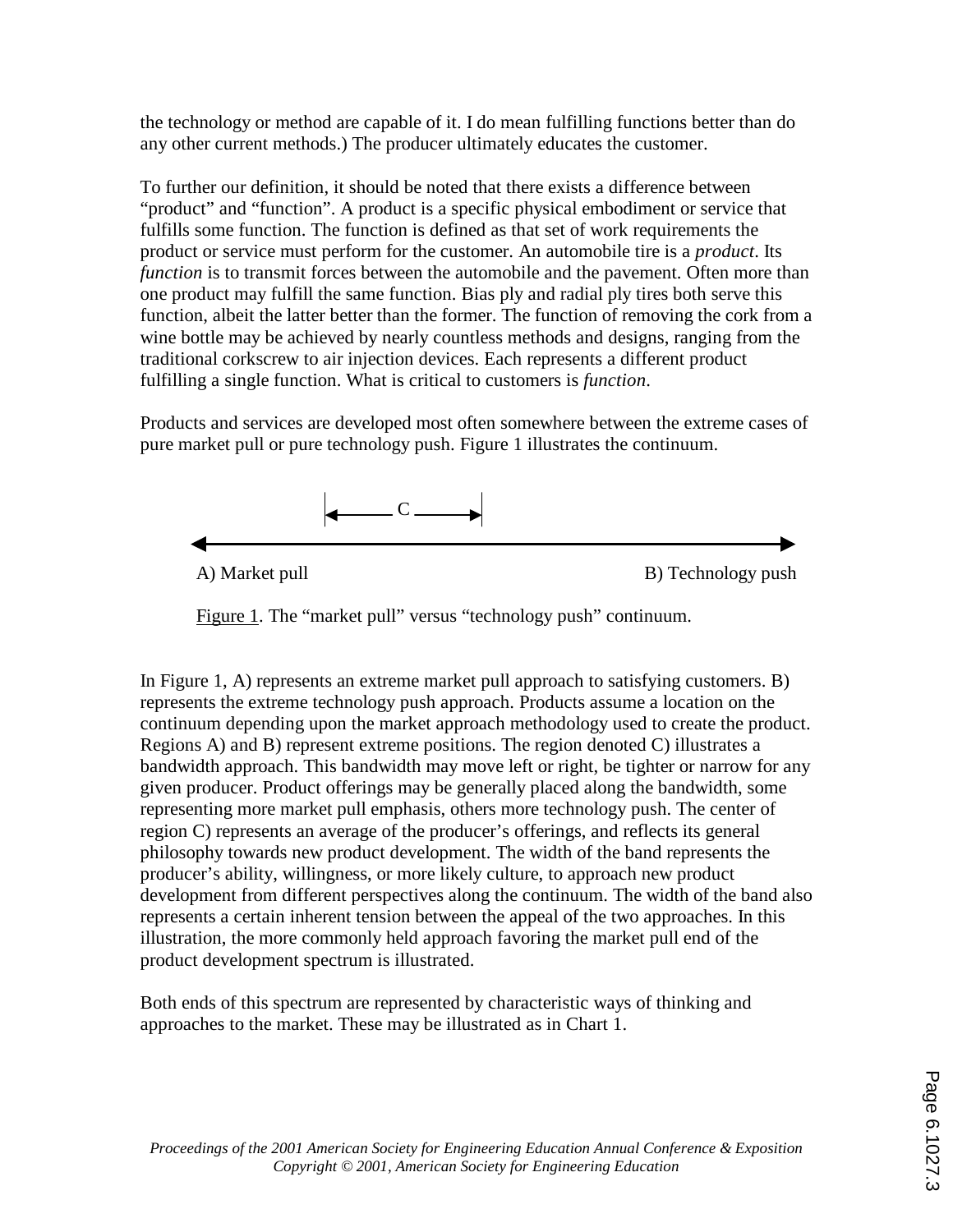| Chart 1.                   | <b>Market Pull</b>              | <b>Technology Push</b>     |
|----------------------------|---------------------------------|----------------------------|
|                            |                                 |                            |
| <b>Business decisions</b>  | Safe                            | Risky                      |
| <b>Risk</b>                | Low to moderate                 | Moderate to high           |
| R&D costs                  | Low to moderate                 | Moderate to high           |
| Return on investment       | Assured                         | Unknown, unsure            |
| Ready market               | Yes                             | Believed but uncertain     |
| Marketing                  | Easy                            | Reshaping the market       |
| Chance of wrong product    | Little chance                   | Big chance                 |
| Comfort zone               | Dead center                     | Nowhere in sight           |
| Core competencies          | Yes                             | Develop new competencies   |
| Effort                     | Low to moderate                 | Moderate to high           |
| Investment                 | Low to moderate                 | Moderate to high           |
| Education                  | Producer educated by cust.      | Customer educated by prod. |
| Market belief              | Belief in the current market    | Belief in market change    |
| Types of products produced | Phenotypes                      | Genotypes                  |
| Product evolution scenario | <b>Current S-curve products</b> | Next S-curve products      |
| Vision                     | Making what exists better       | What could be              |
| Asking the customer        | Business answers dominate       | Customer may not know      |
| Focus                      | Products                        | Solutions for functions    |
| Innovation                 | Mild                            | Incredible                 |
| Typical mgmt. mindset      | Managerial                      | Leadership                 |

Chart 1. Characteristic differences between market pull and technology push product development.

A final point of definition from Morello<sup>1</sup> serves to illustrate the difference between a "user" and a "consumer". The user of a product (or service) is that person who actually uses the product or service for his or her immediate purpose. When I use a photocopier at my place of employment, I am the "user" of the product. With regard to products or services, users have a refined interface with the product. They utilize it on numerous specific occasions. The user might or might not utilize all of the capabilities of the product. The use of the product becomes a "microproject" for the user.

A "consumer" may be defined as the person (or group of persons) who puts the product (or service) into place for users. The purchasing group that decided what copiers to purchase or lease for a company, based on expected, collective, intended usage, and after comparing offerings, is the "consumer". Consumers place the product into condition for proper use by users, and must consider every possible occasion of use. The consumer interface with this item becomes a "macroproject".

It is critical to keep in mind that the generalist term "customer" often contains both users and consumers. Neglecting to differentiate between these classes of customer is to court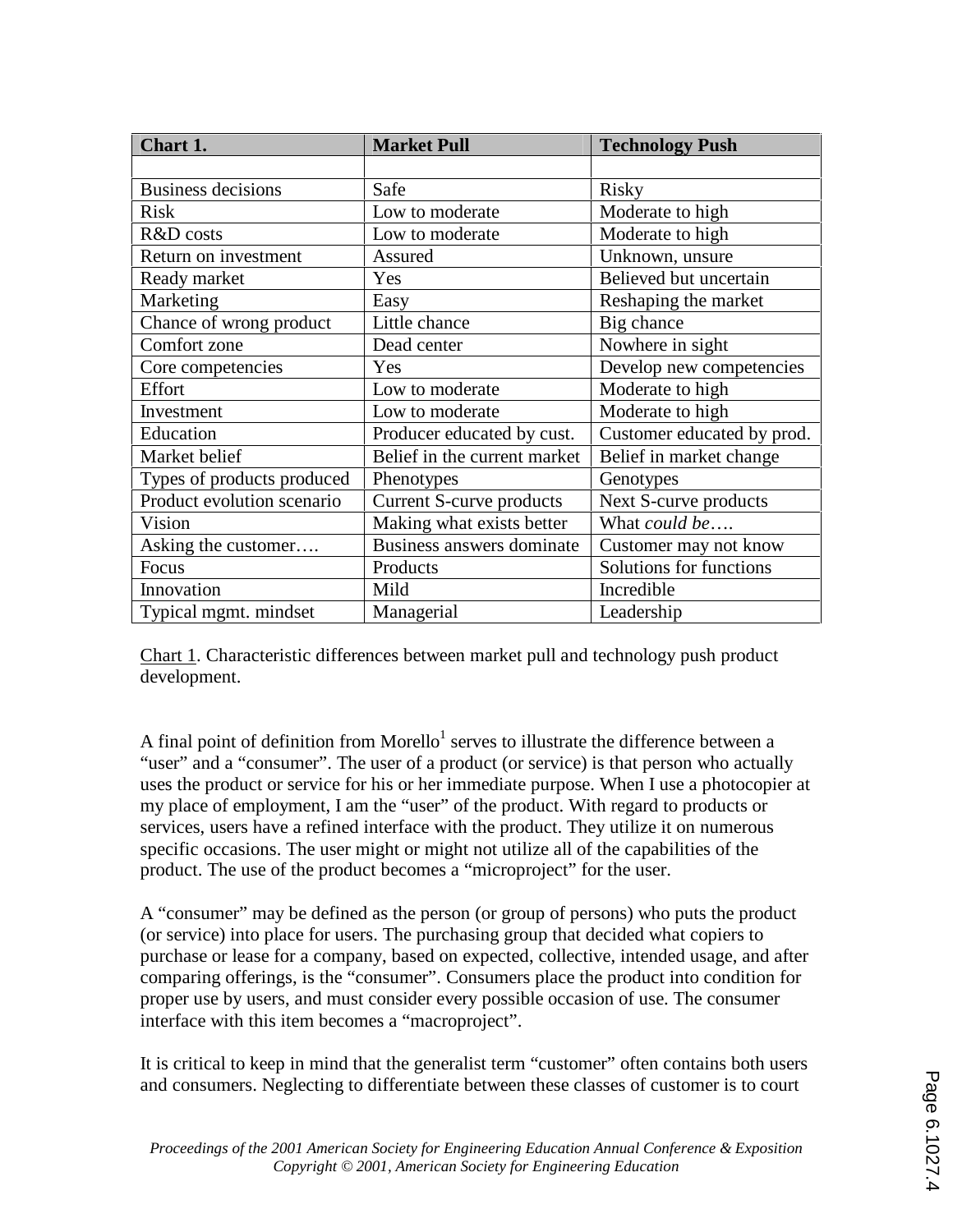market failure. Both market pull and technology push products or services must be tailored appropriately to users and consumers.

Referring again to Chart 1, it seems clear from the characteristics that typically management is far more comfortable with a market pull approach. Risks, effort and costs are relatively low, markets are ready, core competencies may be readily applied to things customers desire and there seems little chance for failure. The producer is in a comfort zone.

At the other end of the spectrum, technology push is uncomfortable. Risks, effort and costs are high, markets require education and justification, new competencies need development, customers may not ultimately desire your product and there is significant chance for failure. This is the realm of the unknown, of adventure. There is no comfort zone.

# III. Education Along the Continuum

Increasingly academia is striving to move its market approach along the continuum towards market pull. Asking industry what it is thinking about future needs for life-long learning, and what academia should do about it represents intention by academia to emphasize a "market pull" course of action with industry as customer. Specifically with respect to engineering education, academia is seeking to understand from industry what attributes are desired in engineering graduates, both at the bachelor's and master's levels. Academia would then modify its curricula to more closely serve industry's needs. The academic institution desires to be of great help to local and regional industry by teaching students skills of immediate and tangible use by industry. Industry prospers, economies are fortified, academia has fulfilled its role, and America is strengthened.

Consideration of increased motion along the continuum towards market pull represents recognition of the continuum, and a perception that market pull is favorable for a variety of reasons. It is assumed that an extreme market pull position is not being sought or proposed, but rather a general, mild movement along the continuum in that direction. The antithetical approach of technology push is often negatively viewed as too "theoretical" or ivory tower for academia. Movements towards market pull in some ways signal intent to retreat from the "ivory tower" perception of universities as theory-bound, cloistered walls insulated from the "real world".

There exist educational analogies to industrial product development. Academia, like industry, has products, customers (users and consumers), and markets.

The "product" universities sell is not invariant, and is tailorable for its customer. The university enables and encourages the student to motivate him or herself to learn fundamental sets of information and develop key skills. This information is represented by engineering principles. The university teaches skills such that the student may apply this information in meaningful ways to solve problems. This is called engineering knowledge. The skill of the university in providing knowledge (information applied to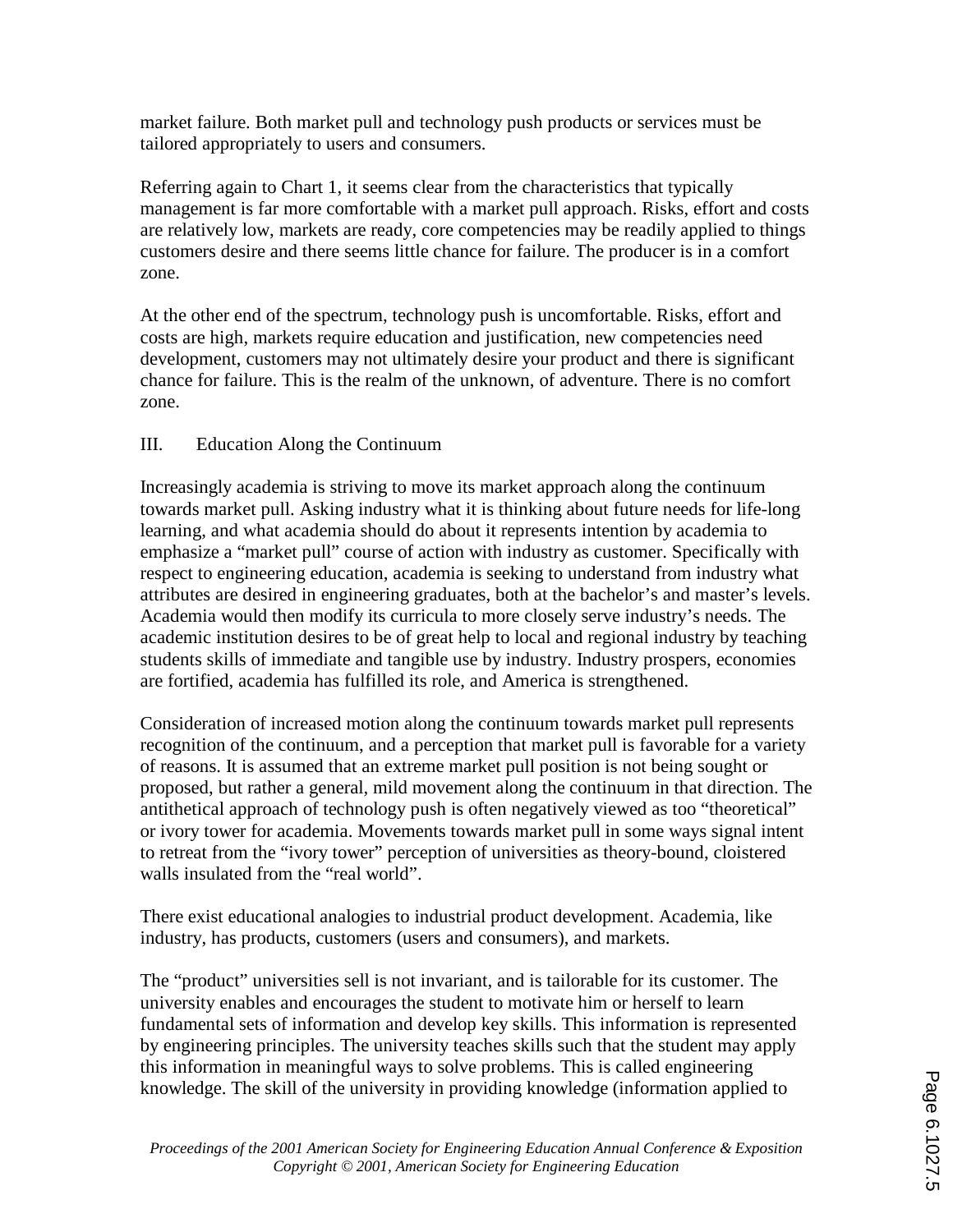solve a problem) and an environment that fosters the thirst to uncover, understand and apply that knowledge is its product development approach. The actual product, it may be argued, is a certificate that assures third parties that the purchaser, by virtue of acquired knowledge, has demonstrated certain competencies. Another way to look at the product is the assurance to both the student and interested third parties that the student is well poised to translate from potential to kinetic energy these skills in engineering. The product is the certification, or the potential energy part of the balance. The function, however, is precisely this skill or ability to translate knowledge into wisdom by solving problems with expertise and experience gained over a lifetime. The function is the kinetic energy part of the balance. One might consider the product as the functional ability to think critically.

The primary customer of any educational institution is the student. Whether the student pays tuition, is awarded partial or complete scholarships or is supported in his educational endeavor by parents or employment tuition reimbursement programs, it is the student that is customer. The student, as customer, is a "user".

Companies that hire engineers are secondary customers in the "consumer" role. Human resource departments and hiring supervisors put the graduate "into place for use".

Students desiring particular types of education represent the primary market. Companies desirous of hiring such graduates because of their perceived (and certified) skill sets (very) secondarily represent the market. The market is of the market pull type, based on the definition of the product offerings.

IV. Drawbacks of Market Pull in General

It is clear after reviewing Chart 1 that market pull is a safer, less costly, risk averse approach towards pleasing customers. However, there exist dangers in this approach that are often overlooked or unseen.

*Customers often do not know what they want*. Customers (users and consumers) are immersed in the realm of the present. They compare, acquire and use the products of today, but are neither in the mindset or business of looking towards future developments. When customers are asked what they want, business answers dominate over truly substantive answers. Customers want basically the same product as they have had in the past. But they want it cheaper, faster, or with greater reliability. They recognize what they do not like. They have no real ability to critique technology or methodology, they are hard pressed to imagine "what could be....", and so resort to asking for modifications to what they understand. Only producers really are in the position, through intimate knowledge of their products and markets, to know "what could be…". (An excellent example is served by the transition from bias ply to radial ply tires. Michelin's invention was not something either purchasers or manufacturers of automobiles demanded. They simply did not know what to ask for other than cheaper bias ply tires that lasted longer.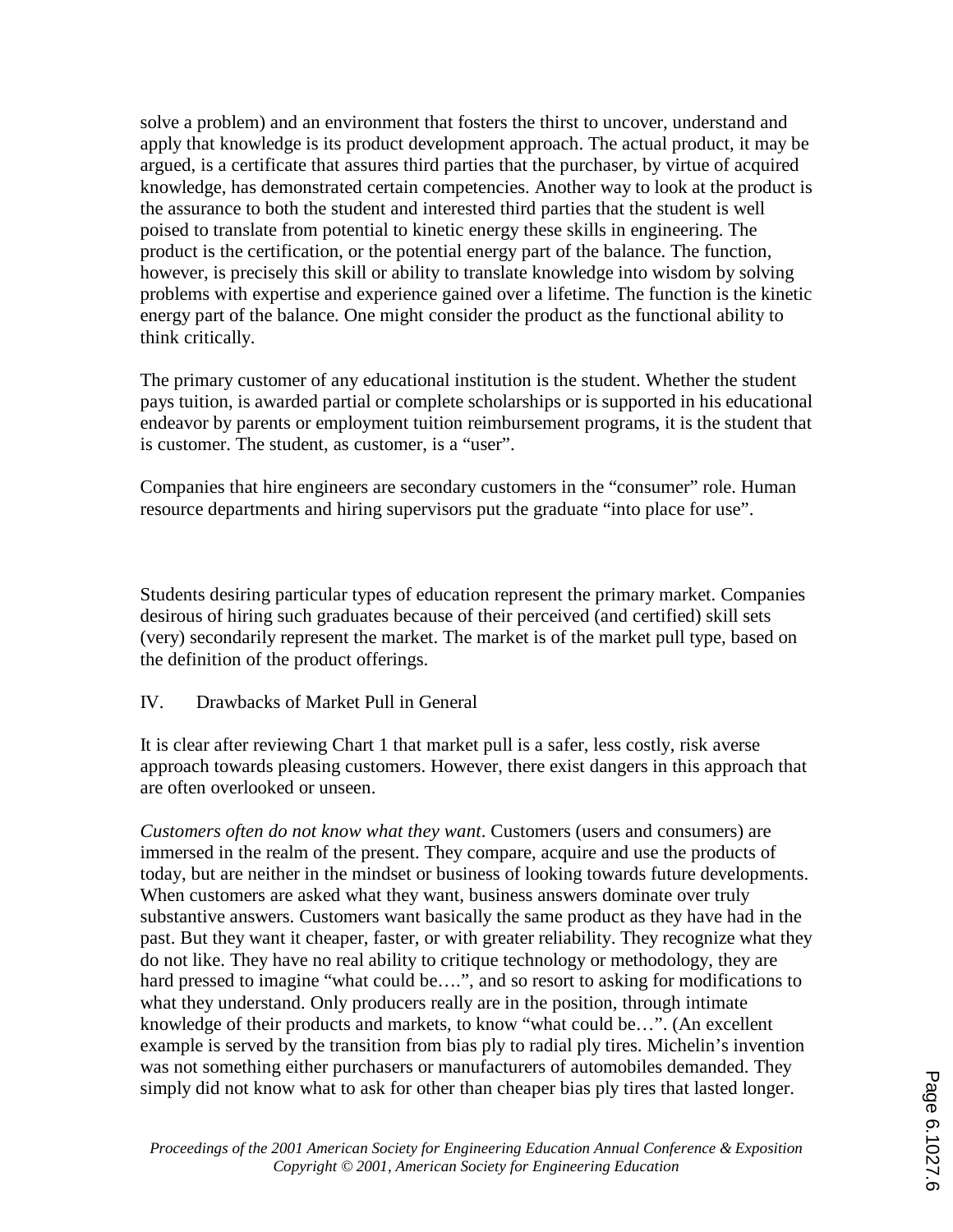Michelin's breakthrough radial tire that not only lasted longer but tracked straighter and offered dramatically improved cornering and braking capabilities was a technology push product that, once accepted, became the absolute in market pull. Automobile buyers then demanded automobile manufacturers equip new cars with the remarkable new product.) Customers are not experts in the producer's field of endeavor and can only compare among current market offerings, selecting those which intuitively or through reasonable research they consider "better". They are left to select among the common offerings.

Morello<sup>1</sup> discusses the market pull phenomenon from an interesting perspective that relates design of products to societal perspectives. Morello cites a series of further drawbacks associated with powerful market pull scenarios that I desire to paraphrase.

*Competition and market sharing are assured in any market pull system*. Producers acknowledge implicitly, if not explicitly, they are willing to share markets because no one is offering truly new and unique market-creating products. The competitive drive is to achieve more of a given market, not creating new markets or making dramatic advances in an existing market.

*Competition between enterprises predominates rather than service to users*. Competitors are concerned with producing the same things at lower costs. The focus on competition dominates over taking care of the customer. Differentiation of similar products becomes the only means of competition. The focus on existing products aims to wring out the last penny of advantage from them. The customer as user is forgotten.

This situation produces what Morello<sup>1</sup> calls *a high phenotype/genotype ratio*. (Phenotypes may be defined as variations of performances. Genotypes, on the contrary, are different kinds of products.) Really new products are few and far between. There exists a lack of authentic innovation. Because the focus is on existing products, producers try desperately to make the base model better and better in subtle ways. Unfortunately, this leads to what Morello calls "overcomplication of performances" and "overdecoration of products". The base model is tweaked, fiddled with and gilded to look and seem new. It is made into something it was never intended to be. Underneath it all lies the same old product. Because the same product is being offered long past its natural "S-curve" maturation, the only possible means of competition is to find ways to make the same product at a cheaper cost. Process innovation prevails over product innovation. Product cost becomes main focus of producers. Competitors focus on each other, oblivious to the customer, and move entire categories of products to an undifferentiated, "commoditized" condition in which they can ONLY compete on price.

*The focus is on products not functions*. What still remains elusive is the focus on function, on true customer needs, on introducing products based on real innovation. Consider automobile engines. A carburetor and a fuel injection system are completely different products that fulfill the same function…delivering fuel to the engine in the right amount at the right time. The focus on products, in this example, creates better and better carburetors. The focus on function, however, replaced the carburetor with the cheaper and far more efficient and effective fuel injection system. Focus on product suffocates the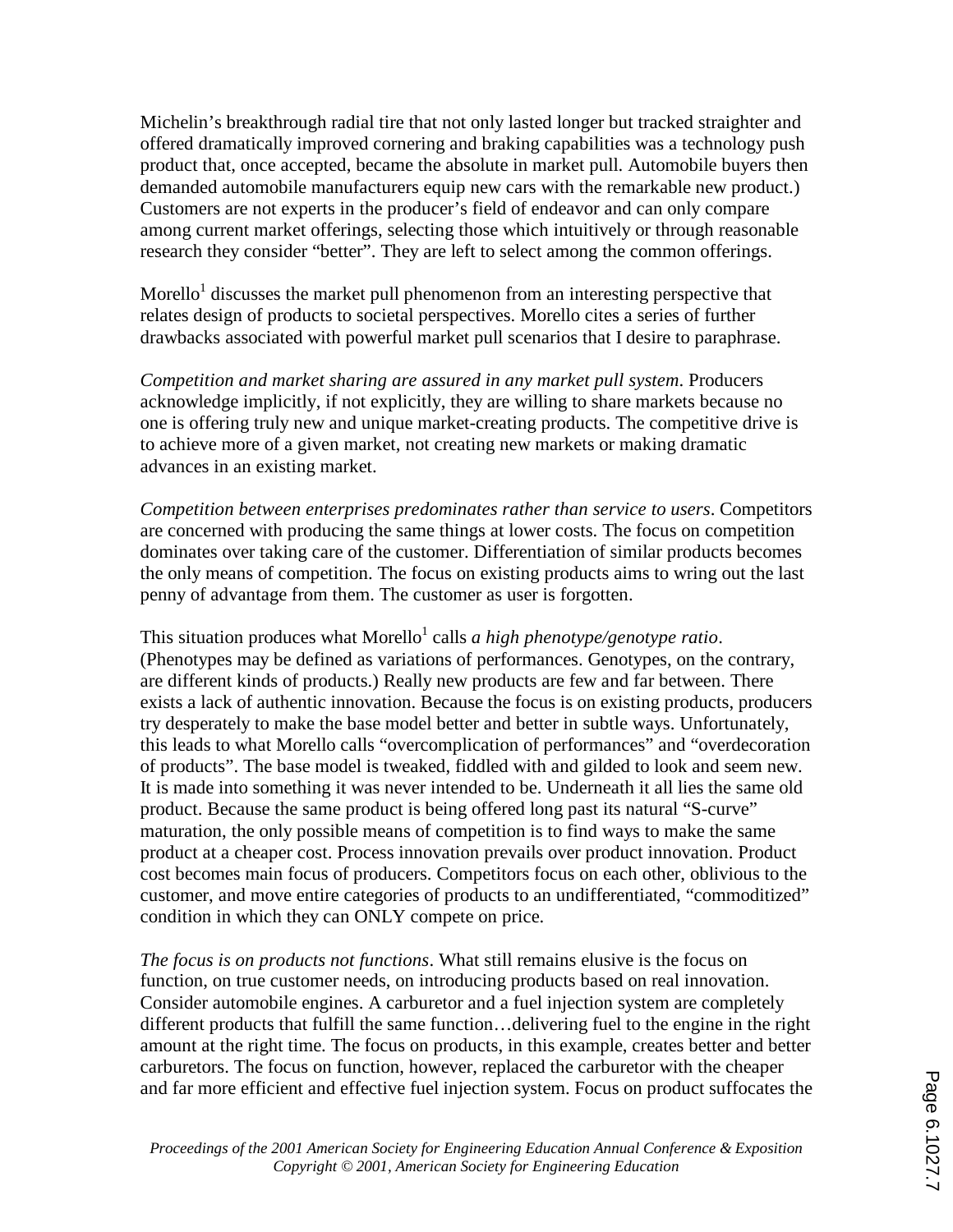"what could be…" creative solution and excitement. Asking customers to define product needs leads to line proliferation and extensions rather than truly new products. Customers are about function.

*Management infuses the company with a market pull culture*. Companies become so enmeshed in market pull product development that the method becomes endemic within the organization. The comfort zone becomes the culture, making real innovation seem much riskier yet not only because it is risky, but is also beyond the culture of the organization. The energy barrier to innovation becomes higher and higher.

The "attacker's advantage", as we learn from Foster<sup>2</sup>, is the complacency associated *with market pull comfort zones*. An "attacker" is any company or organization that takes markets away from stalled, market pull competitors. The attacker pays strict attention to functions, not products. The attacker, armed with technology push methods and a thirst for fulfilling customers' functions with exciting, advantageous new products, offers the market dramatically new and innovative products that take the market by storm, denying the market pull producers their markets.

V. Perspective of Modern American Industry

At first blush it seems natural, inevitable, to ask industry what it desires from academia. Inquiring as to how a university might produce students more suited to their ultimate industrial careers seems a valid source of feedback, akin to Japanese QFD (quality function deployment) principles. Let us review the current state of affairs in industry before we set out to ask industry what it wants from academia.

I have discussed companies infused by management with the market pull, comfort zone mentality. Management talks innovation, yet fears and opposes risk. These systems are what Havener<sup>3</sup> describes as "closed systems". Closed systems are those that simply do not recognize or acknowledge their interdependence with their environment. Closed system institutions forget their original passion for being or "originating purpose", and become irrevocably focused on the internal forms and structures that drive it, rather than remaining connected, involved, passionate about the environment within which they operate. Do not confuse much of industry's focus on profit and desire to find new ways to profit as open system thinking. The relentless drive for profit at the expense of employees and America's standard of living is the worst of closed systems. Such industries attempt to control that which they cannot control…money in the hands of potential customers. They forsake true focus on customers. Closed systems ultimately create sufficient internal entropy to cause their own demise. Witness so many companies whose employees are literally downtrodden, resentful, unhappy, unchallenged and unappreciated.

I submit Chart 2 to clarify the concepts of Havener's open and closed systems (to which I shall again refer).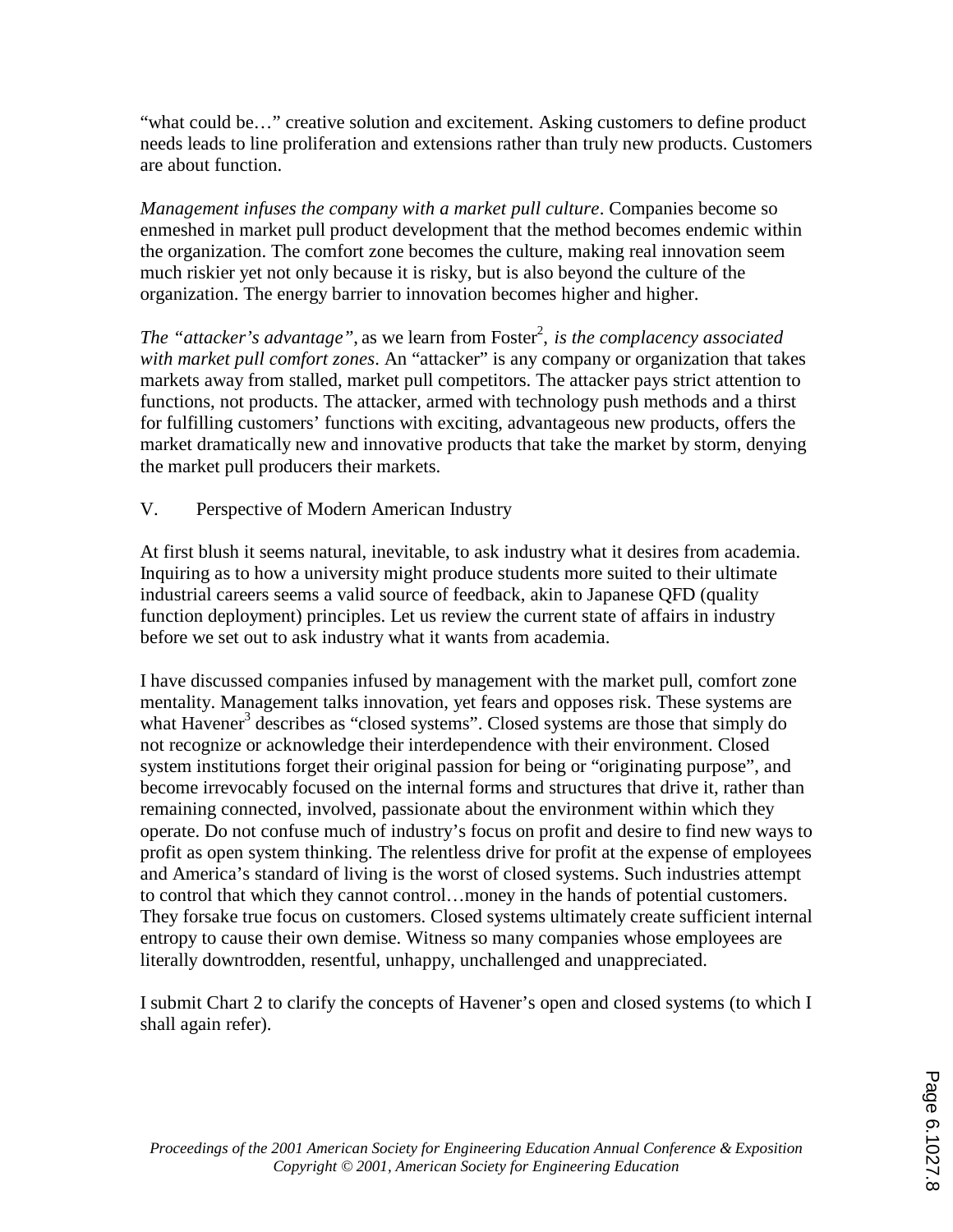| Chart 2.                     | <b>Open System</b>              | <b>Closed System</b>          |
|------------------------------|---------------------------------|-------------------------------|
| <b>Primary Driving Force</b> | The system's originating        | Disregards original purpose.  |
|                              | purpose, its intended result,   | Concerned with refining its   |
|                              | its passion.                    | forms and processes.          |
|                              |                                 | Corporate imperialism.        |
| Relationship with            | Connected, integrated with      | Disconnected, isolated from   |
| Environment                  | environment, customers and      | environment, customers and    |
|                              | employees.                      | employees.                    |
| Nature or State of Balance   | Dynamic $-$ constantly          | Static $-$ constantly strives |
|                              | reinvents itself to sustain its | for control, and              |
|                              | purpose. Minimized              | "rigidification" of           |
|                              | entropy.                        | processes. High entropy.      |
| Perspective                  | Synthesizing. Sees wholes,      | Linear and dissective $-$     |
|                              | their interdependent parts,     | Analytical. Sees parts in     |
|                              | and understands the             | isolation, disconnected from  |
|                              | relationship between them.      | one another.                  |
| Mindset                      | Integrative $-$ about the       | Normative - about the         |
|                              | customer's needs.               | company, not customer         |
|                              | Qualitative $-$ about meeting   | needs. Quantitative – about   |
|                              | functions. Outcome focused      | volume and money.             |
|                              |                                 | Sustaining $-$ how we have    |
|                              |                                 | always done it.               |

Chart 2. Havener's summary of the critical differences between open and closed systems.

Current industry trends include massive imperialism. Companies are aggressively acquiring others as fast as they possibly can in the name of economies of scope and scale. The acquired entity is mined for profit. Byproducts of corporate imperialism include decimation of local culture and traditions. Hegemony of profit becomes the new culture. Passion for a particular business is replaced by the business of merger and managing conglomerates. Language changes from pride in product to corporate financial lingo. Metrics change from product quality to bottom line. Draconian cost reduction efforts and massive layoffs are common. Seniority becomes associated with high wage costs and retirement benefits, not an attribute associated with dedication and knowledge of products, markets and customers. Universal claims, rarely achieved, include price reductions, cost reductions, better customer service, greater efficiency, healthier competition and a financially healthier investment for stakeholders.

Americans are now working more hours than ever. Two full-time jobs in one family are common. Despite maturation of capitalism and the increasingly caustic quest for profit, American standards of living continue to decrease compared to other capitalist nations. The political promises we recall from the 1950's that suggested future generations would work less than the standard 40-hour workweek have not come true. Corporate America does not concern itself with employees as Americans, but simply as cumulative payroll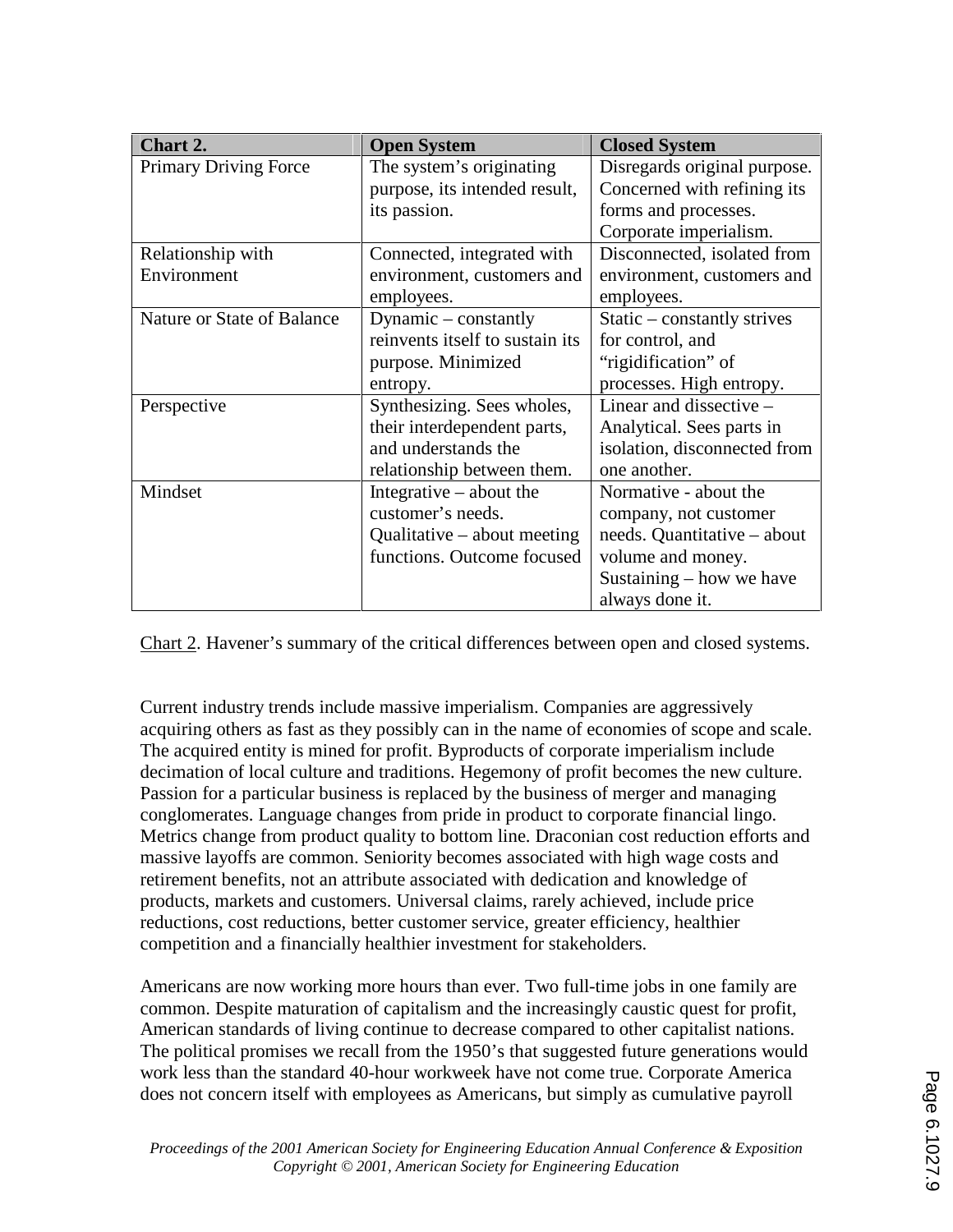costs. American industry simply does not concern itself with America or Americans, but only with its own aggrandizement.

The proposed question to industry, in the market pull scenario, includes "…what it is thinking about its future needs for life-long learning…". American industry has developed a dramatically short-term focus, myopia largely due to pressures by investors for immediate profit and investment returns. Corporate executives literally navigate their businesses by looking at the monthly, weekly, indeed daily "bottom line". This shortterm focus becomes endemic within organizations, particularly technical organizations that cannot afford short-term focus. Capital equipment expenditures, research and development projects, staffing issues and product development are all under increased pressure to perform anachronistically in the short-term. Even the professional development of technical staffs takes a back seat to short-term focus. It is not likely that significant answers to "future needs for life-long learning" will come from this focus.

Our graduate engineers are poised to jump into these companies. They are excited about being offered jobs and beginning careers. They desire to demonstrate ability to translate from potential to kinetic their energies. The "real world" is, however, not a warm and fuzzy place. It is into this world, nonetheless, that we place our graduates. It is the leaders of this world whom we contemplate asking our curriculum questions. Can we, in all good conscience, ask such questions of such persons?

# VI. Drawbacks of Market Pull for Academia

I submit there are serious dangers in relying on too heavy a market pull focus when addressing engineering curricula.

As for academia, these concerns are exacerbated by a review of the industrial (secondary) customer. We see in industry a non-paying, near-sighted, secondary consumer harshly focused on closed systems profit at the expense of employees, and increasingly engaged in market pull product development. To ask industry what it expects from engineering education is to place industry into the role of primary customer. Perhaps it should be stated that such a course permits industry to assume the role of primary customer. Industry certainly will assume such a role, since it is the role of a non-paying recipient of the university's products. But assumption of this role usurps the student's role as primary customer.

Moreover, it is highly questionable whether industry desires critical thinkers desirous of shaping the future or interchangeable workers with fundamental engineering skills to routinely perform processes. I submit real desires between students and industry are different. Therefore, the functions and products must be different.

To place previously discussed concerns into academic context:

 *Customers often do not know what they want*. Academia cannot expect its students will understand industry and their place in it. (This is less true for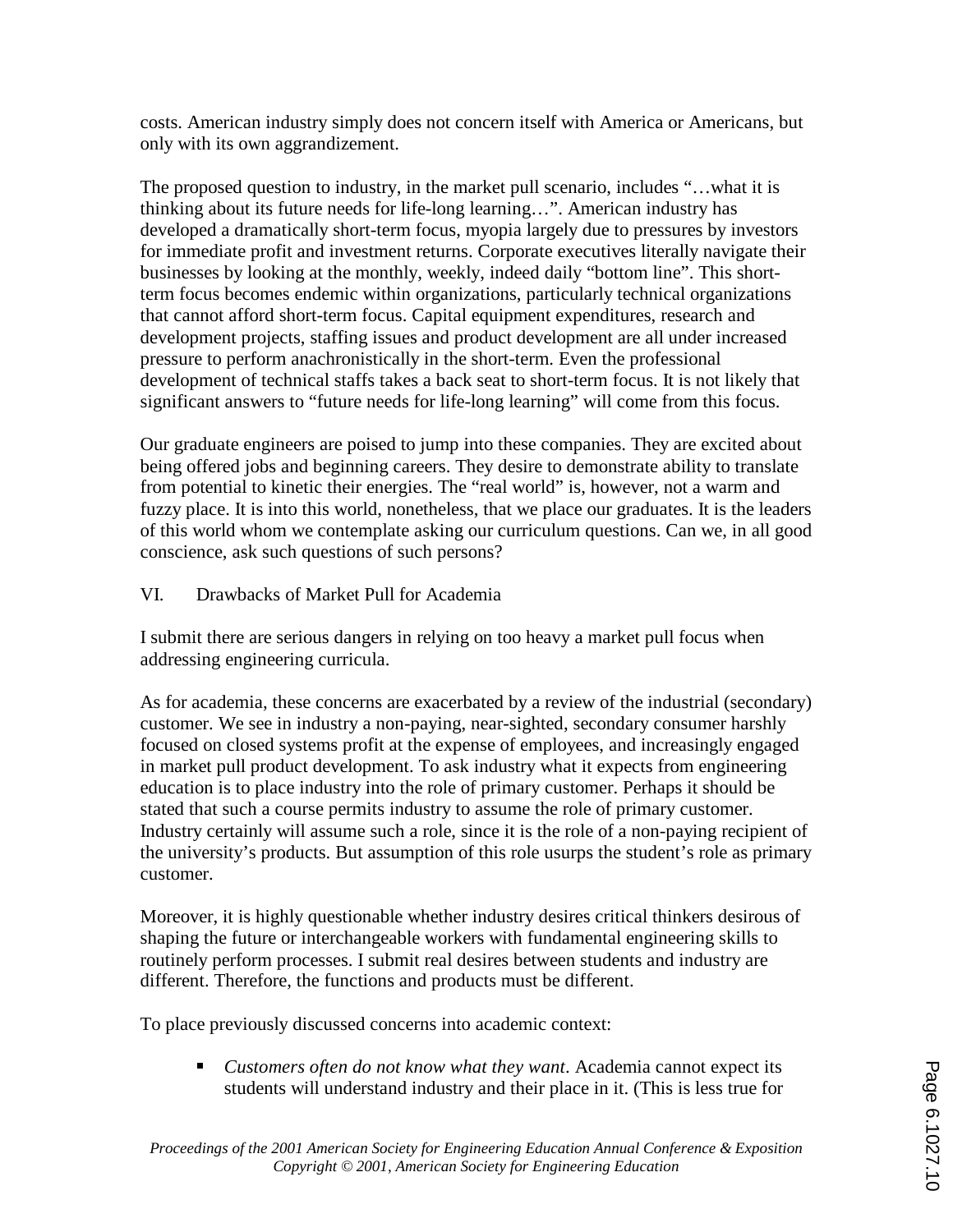working adult students seeking master's degrees.) Academia cannot expect managers of closed systems to either desire change or recommend curriculum changes that support significant change. Neither students nor industry will be able to contribute dramatically to a new way of educating students, largely because they do not know academia's capabilities and lack true long-range views for American industry in service to all America.

- *Competition and market sharing are assured*. If each university begins to alter its curricula according to local industry requests, there will ultimately be little to differentiate between universities. Market share will be assured since every institution will be trying to provide the same things to the same customers.
- *Mild evolution dominates over real innovation or creativity*. Market pull approaches to curricula changes will result in mild, evolutionary curriculum changes. The result will be curricula that foster modified status quo solutions for maintenance of closed systems approaches in industry.
- *Focus is on product, not function*. A high phenotype/genotype ratio will obfuscate academia's raison d'être. Our universities will churn out engineers with a "degree in X", unable to see beyond today's industrial management crisis, and certainly unable to creatively influence and pursue change from closed to open systems thinking. There will be no room for critical reasoning.
- *A culture of mild evolution becomes intrinsic for the producer*. Relying on market pull will create within academia a culture of hoping to produce what local industry wants. Universities, which should be centers for learning and advanced thinking, relegate themselves to regurgitating learning that is expected by closed systems in which advanced thinking is not only undesirable, but disdained. Status quo becomes modus operandi.
- *Competition between producers dominates over service to the customer*. It is considered that in asking industry what it wants, universities are serving the customer by helping create ready job markets. All of this is false. The shortterm, closed system world revolves around this argument. Universities working the market pull approach will become so focused on providing what industry asks, that the focus on the primary customer will disappear. Universities will challenge one another to satisfy industry's perceived needs, while the focus on the student's future will disappear. The primary customer is duped and cheated.
- *Producer is open to the attacker's advantage*. Academic institutions that decide to give in to the market pull approach must expect to be attacked at some time by more forward thinking institutions whose curricula do focus on future leadership, not the evolved regurgitation of what closed system managers want today.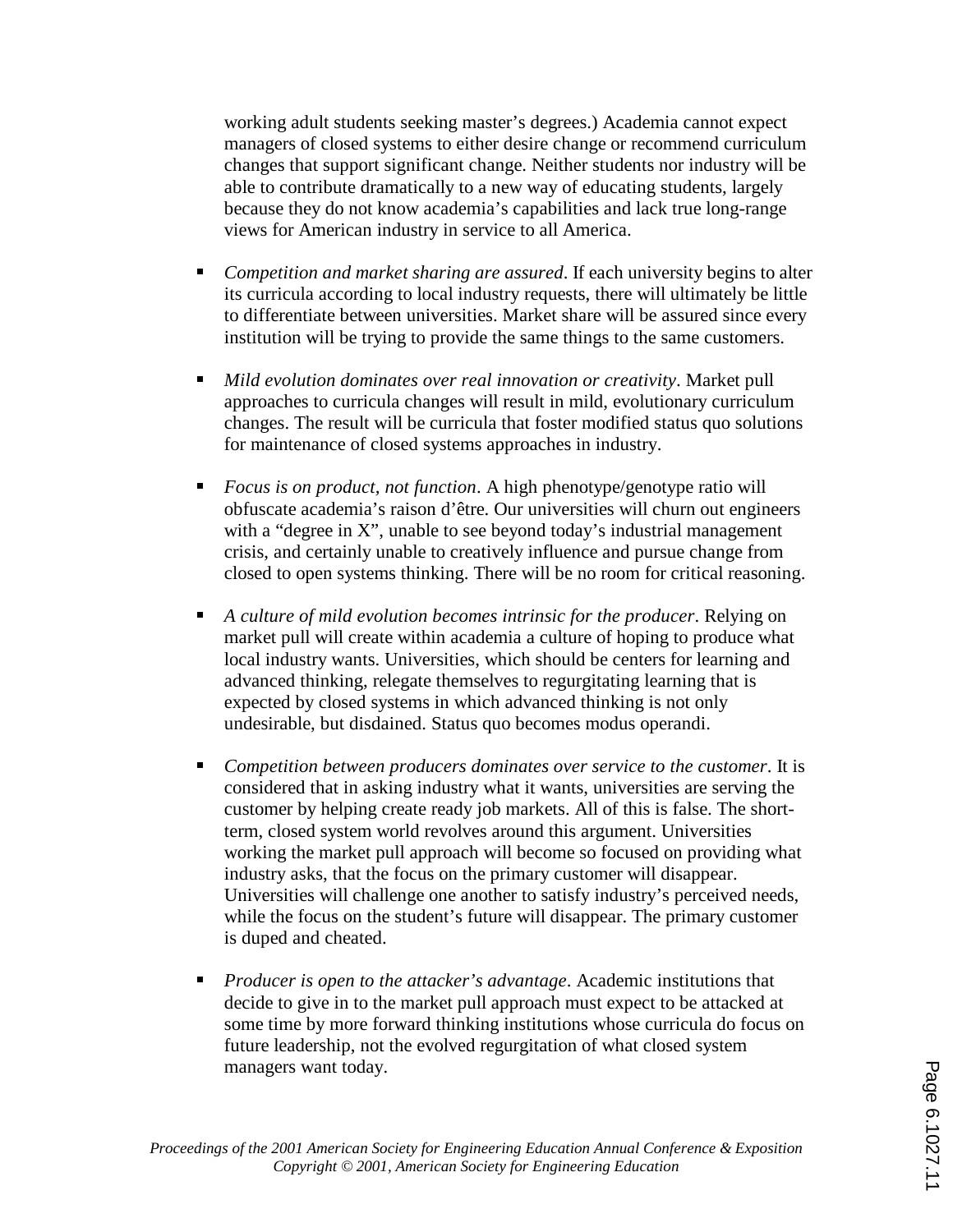### VII. Summary and Recommendations

### Summary

I do not believe those proposing a tendency towards more market pull approaches would claim the subject is at the apex of engineering educational topics. I submit, however, that trending towards market pull curriculum content obfuscates precisely what those more important issues are. Among those issues is the strengthening of America.

While useful to some degree, the market pull approach is necessarily reactionary, shortsighted, and works not to strengthen America's economy but to weaken it. An academic market pull approach shortchanges academia's most important customers…its students, and America at large. It subjugates imaginative, creative leadership skills to "in the box" thinking. The approach satisfies short-term industry needs while defocusing a leadership crisis in American industry.

What is required today is an evolution of engineering (and other) education aimed at transforming American industry into a place where true creativity, innovation, and employee enthusiasm can flourish. America is not about those few who milk organizations for profit or for the organizations themselves. America is about all citizens. Engineering education should be about how engineers can grow into leadership roles and translate the real potential of employees into an ever-stronger America.

The antithetical technology push method by academia is often negatively viewed as too "theoretical" or ivory tower in approach. Movements towards a market pull approach in some ways signal intent to retreat from the "ivory tower" perception of universities as theory-bound, cloistered walls insulated from the "real world". I submit that what advanced education should do is open horizons, challenge the status quo, encourage creativity and foster leaders. It is precisely these leaders who will break the cycle of closed systems, eliminate reaching for ever-higher profits while handing Americans an ever-decreasing standard of living.

Certainly there are perils associated with technology push. Perhaps the greatest is the potential to produce a product that the market does not want. Risk is higher, costs are higher, there is less certainty in the ability to produce the product, let alone in its market acceptance. However, the rewards are potentially enormous. The rewards in education are not solely for the academic institution. The truest rewards are for America via enlightened industrial leadership. These rewards will come from alumni of enlightened academic institutions who become leaders of industry. These rewards are the ultimate function for academic institutions.

Things that don't adapt don't survive. Industry is constantly in a fit over change. Employees are taught, admonished, nearly threatened about how change will come faster and faster, and that employees must adapt or perish. The mantra creates fear more often than not. But there are corollaries for every phrase. For every "the only thing that remains the same is change" phrase exists a contradictory "the more things change, the more they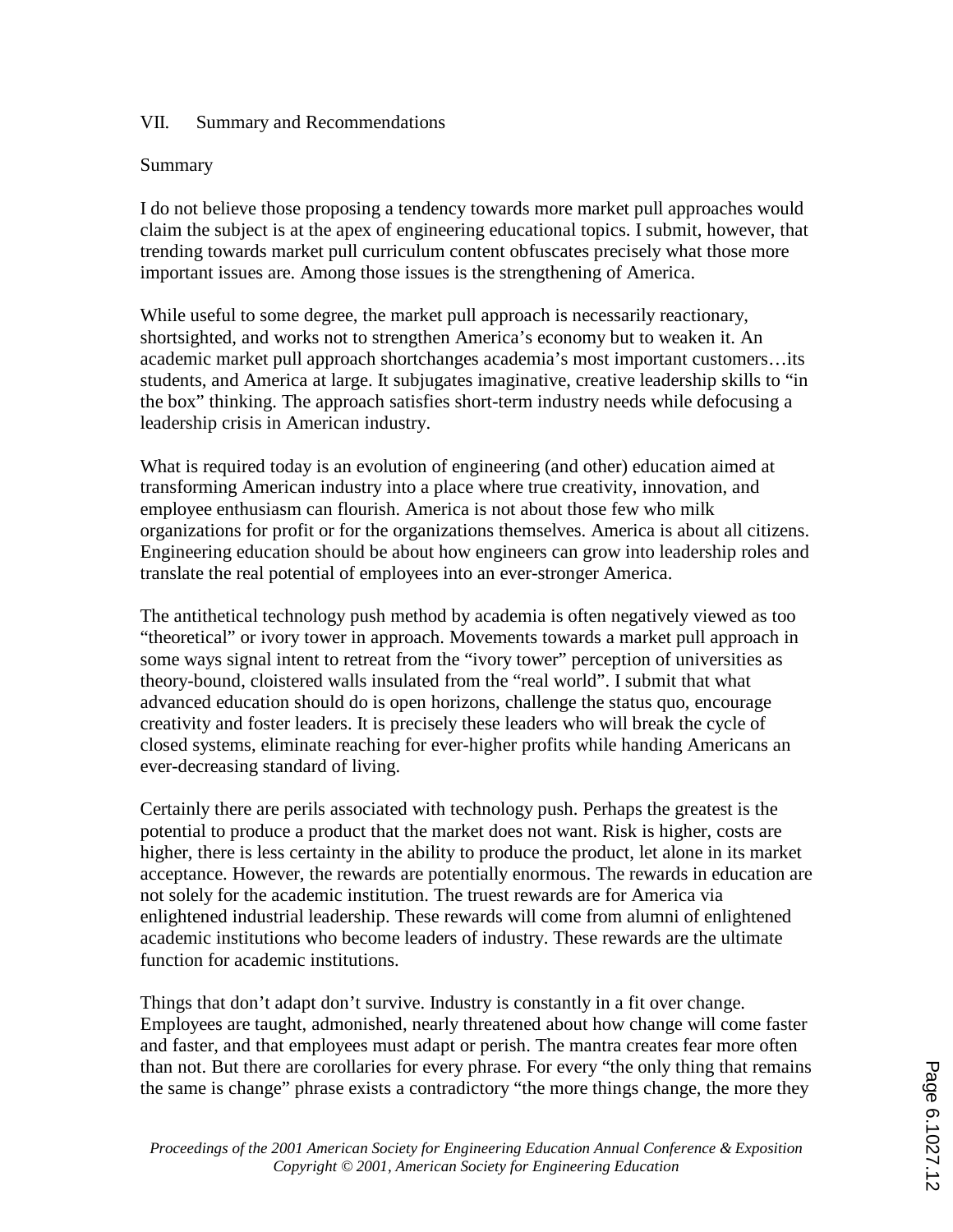stay the same". Hopefully our academic institutions do not teach by phraseology. Industrial management universally perceives its employees as having difficulty changing. (It never seems to be the reverse case.) Resistance to change, I submit, is not due to fear of change, but represents reaction to too frequent redirection of meaningless change (resulting from the myopia of focus on today's bottom line rather than the future health of the industry). It is curious that what does not change is today's industry. Managers run amok looking for the latest trends, reading the latest management books, trying to get to market faster. But they waste so much time running from wall to wall of their bottom line maze, and getting the same tired products to market, that there is no time for the real, substantive change, for real adaptation that must take place. Today's industry is in a highly excited state akin to Brownian motion, scalar not vector motion, lacking direction. The agitation is over profit. Havener<sup>3</sup> illustrates so clearly that profit is not and can not be the main focus of industry, because it is not within the control of industry. (Industry only controls its offerings not the money in the hand of potential customers.) It is unlikely these managers are the ones to help redirect engineering (or other) curricula in such a way as to create significant redirection of American industry.

#### Recommendations

I propose academia move its product development bandwidth ("C" in Figure 1) towards the technology push end of the spectrum. I do not propose an extreme translation, but I do suggest a significant shift. This translation requires significant and real academic introspection. It requires courage. Technology push offers the potential of gaining an entire new product of advanced engineering and engineering management methods, while leaving less adaptive universities holding onto old, obsolete curricula. The attacker's advantage is realized. Technology push becomes powerful market pull once the customer is educated, recognizes the new offering as something beyond the market pull solutions, and begins to demand the new vision being offered. At this point, the university has succeeded in not only creating a new market that will attract ever more students, but in becoming leaders in American education.

I do not propose ignoring industry requests for tailoring curricula. Academia must surely listen to these requests. But potential changes must be considered in the context of the larger picture I suggest in this paper. Academia must also understand the reality of industry today and its often-negative impacts. Academia must ask questions everywhere, of everyone who has perspective on the institutions into which their students will find jobs. Only then can academia hope to understand what needs to be taught in order to effect real and substantive change. In this way academic institutions can refrain from usurping the primary customer's functional needs.

I propose continuation of "the basics" of engineering education. To be an industry leader in the engineering world requires the fundamental understanding of engineering principles. I do suggest, however, that the remaining coursework be less tailored to random electives and more towards coursework on leadership, ethics, philosophy, technology forecasting and history of American industry.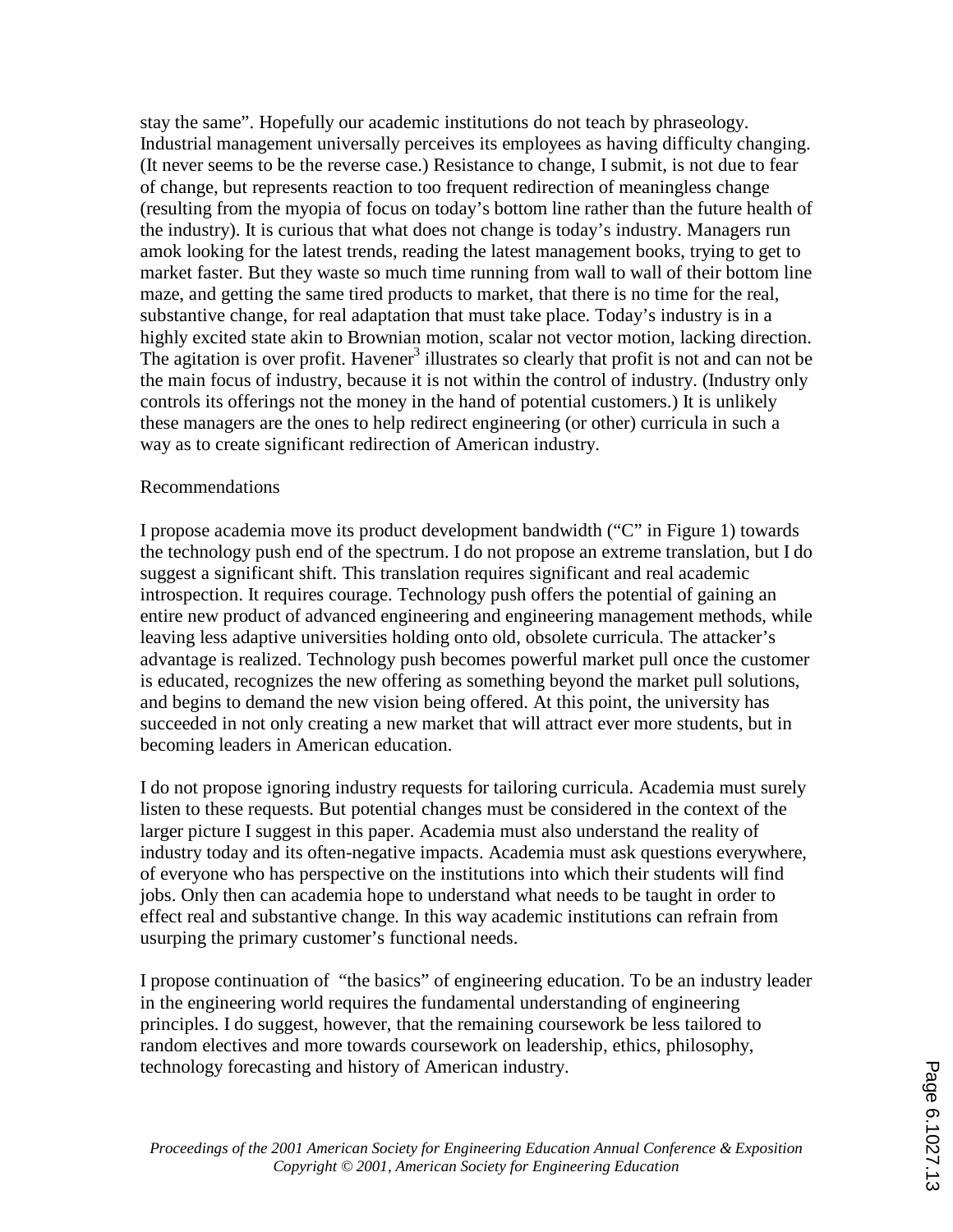I propose a long-term focus for students. We must make sure both the academic institution and the student understand that the bachelor's work is a foundation for a life's work. We must make the student aware from our earliest contact that we expect them to be leaders of American industry. We must, in response to this expectation, provide better tools for helping the student achieve that goal. It is no longer acceptable to offer "a degree in X".

I propose that education remain an arena of open thought. Academic institutions must not constrain students to conformity, but must expand the horizons of students by teaching and encouraging open system thinking. Academia cannot be a place that teaches the status quo. It must provide the environment that encourages freethinking, worldviews, big scale, future focus and the "*what could be…"* that is so critical for leadership in any venture.

I propose academia define education not as the transference of a set of current knowledge, nor even as a mild evolution of current ways of thinking. Education should be about new ways of thinking, unquenchable thirst for better ways, a global perspective of leadership and learning to view the infinite. Academia must go beyond economic reproduction or correspondence theory, beyond cultural reproduction theory, and indeed beyond the language of critique to the language of possibilities. We must consider that the "degree in X" is the student's first formal benchmark. That first benchmark, however, should represent a powerful foundation for future leadership. The market pull approach asks only what we might do to make "X" more useful to a closed system. We must insist that "X" is a fundamental structure for building open systems. In order to do that, we must expect leadership of ourselves first. We cannot ask others how to do that; we must ask ourselves.

I propose academia focus on functions, not product. Academia should not want to churn out automatons that learn engineering management, leadership and business ethics on the job in closed systems. Academia must focus on the function of the primary customer as user, the student. The student's function is not just to attain a job in engineering, but to be a future leader of American industry. This is an enormous charge, potentially affecting hundreds of thousands of lives. It is a charge that encourages changing industry from closed to open systems, and creating environments of creative thought that are secure, hopeful, indeed wondrous places to spend creative time. The leaders I speak of are not managers. I do not speak of persons who work in the microscale of industry, making sure employees are doing things right. I speak of leaders, of visionary persons who work on the macroscale of industrial change, who make sure the right environments are in place for motivated human beings to do the right things, to occasionally fail, and to occasionally excel beyond their wildest imagination.

I propose every university create a lifelong, closed-loop (open system, but closed-loop) mentoring system for its graduated students. I do not propose charging students for this service, but rather making it a lifelong commitment to the student as part and parcel of the university's responsibility. Graduated students must always be able to call upon their alma mater for assistance, guidance, counseling, and should, in return, help provide